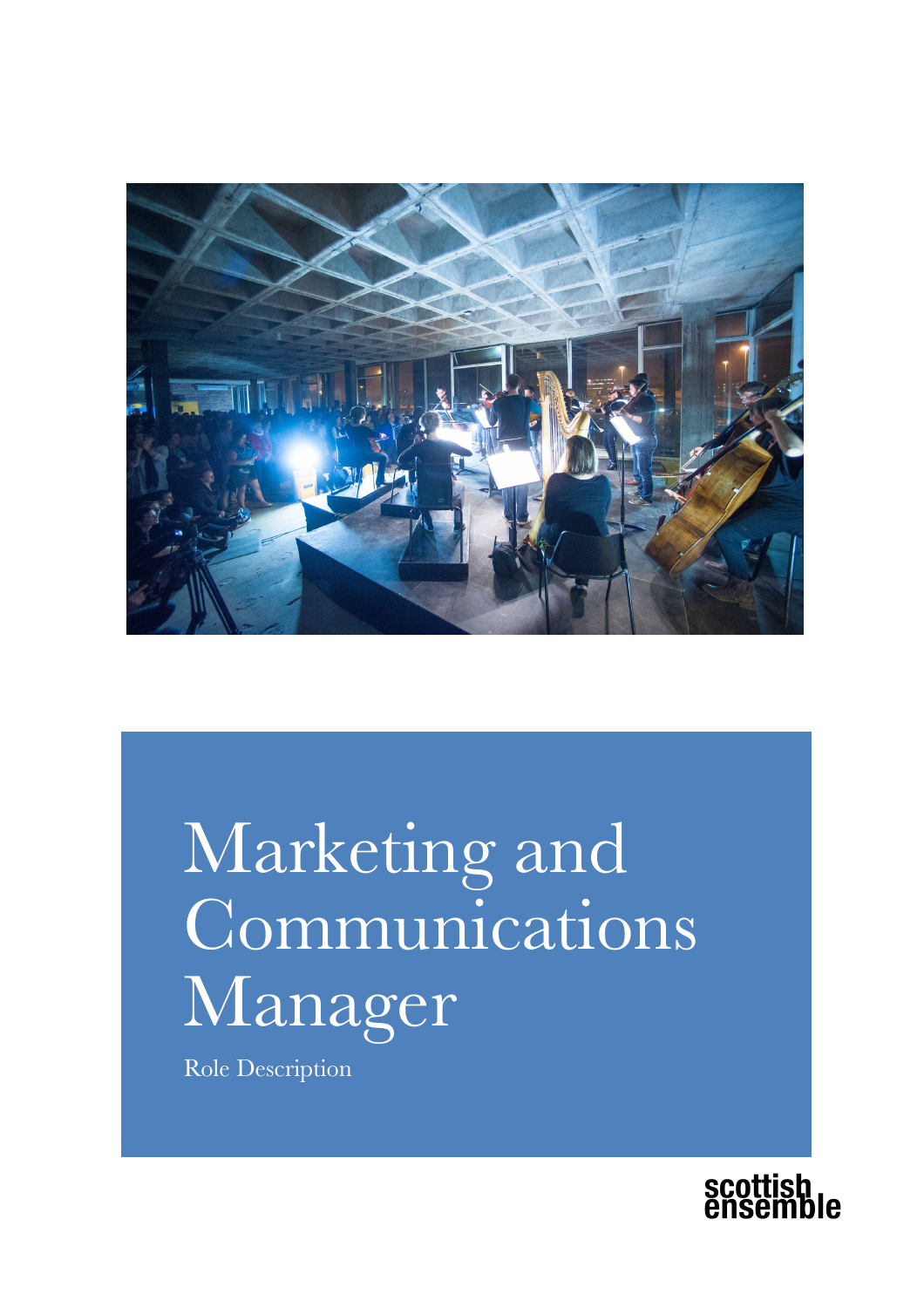

### **Scottish Ensemble – Marketing and Communications Manager**

#### **Role and Person Specification**

#### **Introduction**

This is a rare opportunity to join the staff team of one of the UK's most inventive and forward-thinking classical ensembles. A key role, the Marketing and Communications Manager is responsible for driving audiences (and revenue) across Scotland and beyond, for all our live and digital work.

The successful candidate will be working as part of a small, collaborative, non-hierarchical and creative team, each of whom plays a crucial role in realising the ambitions of the Ensemble.

This is both a creative and a strategic role. We are looking for a post-holder who can both be innovative in how they talk about and sell our work, but also ensure that those creative marketing strategies are underpinned by evaluation, consistent reporting and robust systems.

We are looking for someone who identifies with and is excited by Scottish Ensemble's mission and philosophy and who is able to relay this excitement to audiences current and potential. You will understand the motivations of current audiences but also be able to identify what the barriers to attendance might be for non-attenders.

You will be a creative and fast thinker, someone who excels in a role that is both strategic and practical, and someone who is prepared to contribute more widely than simply within the confines of this role description – happy to bring to the team ideas and suggestions that benefit all areas of the organisation's work.

If you are excited by this opportunity, we look forward to hearing from you.

If you would like an informal chat with our CEO [Jenny Jamison](mailto:jenny.jamison@scottishensemble.co.uk), about the role please email her and we'll be happy to arrange a call.

### **Scottish Ensemble Biography**

Scottish Ensemble (SE) is the UK's leading string orchestra; a core of outstanding string players who perform together under Artistic Director Jonathan Morton. Based in Glasgow, Scotland, SE inspires audiences in the UK and beyond with vibrant performances which are powerful, challenging and rewarding experiences, crossing genres, styles, musical periods and artistic forms to offer fresh perspectives on classical music.

SE regularly collaborates with high-profile guest artists, from trumpeter Alison Balsom and mezzo-soprano Sarah Connolly to cellist Pieter Wispelwey and violinists Patricia Kopatchinskaja and Nicola Benedetti. SE is also becoming increasingly known for its international collaborations with artists from other disciplines, from dance and theatre companies to visual artists. Starting in 2014, their series of annual cross-artform collaborations has so far included immersive projects with visual artist Toby Paterson; Swedish contemporary dance company Andersson Dance; electronic-classical crossover composer Anna Meredith and visual artist Eleanor Meredith; and, Scottish theatre company Vanishing Point.

Alongside performances across Scotland, SE presents concerts across the UK, London and the globe. Recent invitations to tour abroad have resulted in engagements in Taiwan, China, Brazil, the USA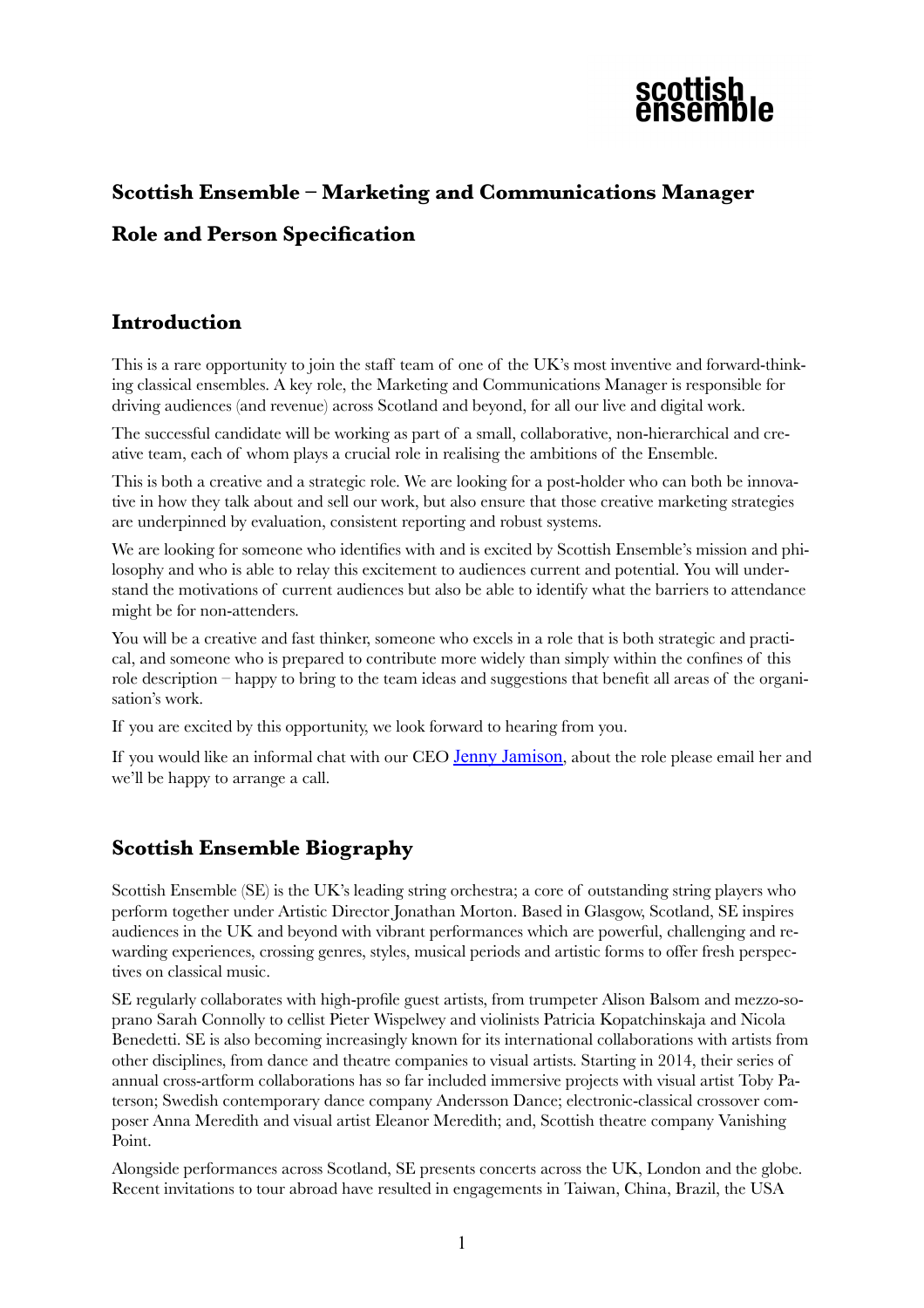

and across Europe, performing at prestigious venues from the Shanghai Concert Hall (China) and the John F. Kennedy Center for Performing Arts (USA) as well as festivals including the Edinburgh International, Edinburgh Fringe and Thuringia Bach Festivals.

SE is also committed to expanding the string repertoire, with recent commissions including new works from John Tavener, James MacMillan, Sally Beamish, Martin Suckling and Anna Meredith.

#### **Scottish Ensemble Mission**

To create exhilarating musical experiences that forge new connections between people, places and ideas.

#### **Scottish Ensemble Core Values**

1) We believe that music is a highly flexible and collaborative art form that can and should make meaningful connections across repertoire, genre, form and discipline.

2) We want to create opportunities for musicians to explore and stretch their musicianship, creative and communicative skills, to ensure they are continually developing as artists and as ambassadors for music-making.

3) We believe that classical music can be as connected to current audiences, communities and artists as it is to its great, centuries-old traditions, but only when boundaries and conventions are reassessed.

4) We celebrate Scotland's diversity and create work to build strong connections across the length and breadth of the country, but also aspire to share our work with international audiences.

5) We are responsible global citizens who use resources in a socially and environmentally conscientious way.

6) We believe that technology can enable us to explore new artistic opportunities and to share our performances and creative learning work with as wide an audience as possible.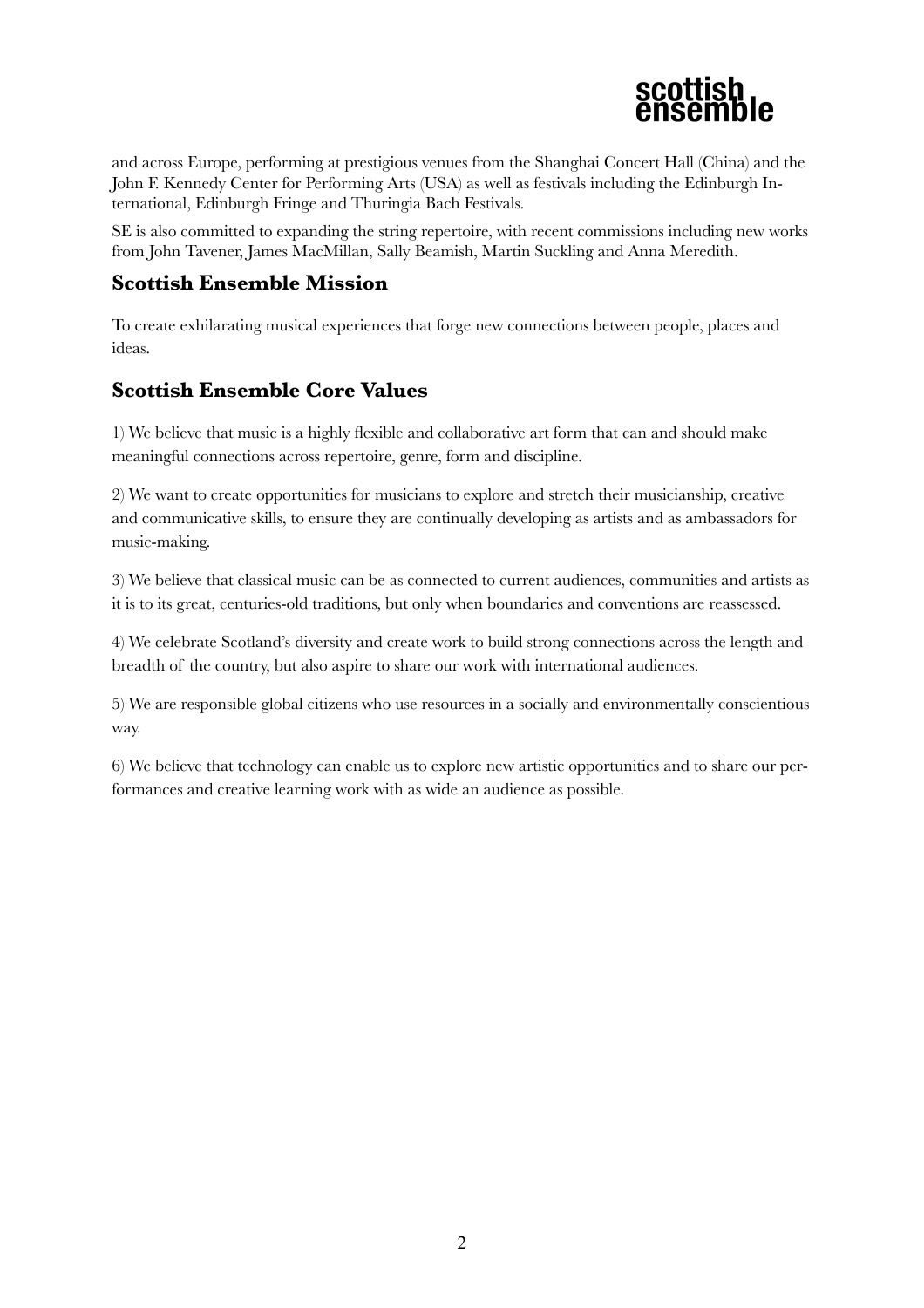

# **Marketing and Communications Manager: Role Description**

| <b>Job Title</b>                     | Marketing & Communications Manager                                                                                                                                                                                                                                                                                                                                                                       |
|--------------------------------------|----------------------------------------------------------------------------------------------------------------------------------------------------------------------------------------------------------------------------------------------------------------------------------------------------------------------------------------------------------------------------------------------------------|
| <b>Hours</b>                         | Full time $(35 \text{ hours}/\text{week})$ + evenings and weekends during<br>touring projects as required.                                                                                                                                                                                                                                                                                               |
|                                      | We are open to flexible working arrangements, including<br>the possibility of a 4-day a week role.                                                                                                                                                                                                                                                                                                       |
| Location                             | CCA, 350 Sauchiehall Street, Glasgow G2 3JD                                                                                                                                                                                                                                                                                                                                                              |
|                                      | Note that Scottish Ensemble has moved to a blended<br>home/office working model during 2021. 5 day a week at-<br>tendance on site will not be expected (see Key terms).                                                                                                                                                                                                                                  |
| <b>Reports to</b>                    | <b>Chief Executive</b>                                                                                                                                                                                                                                                                                                                                                                                   |
| <b>Manages</b>                       | <b>Marketing Assistant</b>                                                                                                                                                                                                                                                                                                                                                                               |
| <b>Key terms</b>                     | Salary $\text{\textsterling}27-29,000/$ annum or dependent on<br>experience<br>22 days annual leave + public holidays<br>Auto-enrolment into SE's contributory pension<br>scheme (it is possible to opt out of this)<br>To start as soon as possible (dependent on any rel-<br>evant notice periods with current employer)<br>Flexible conditions (eg. working from home $40\%$ of<br>week, flexi-hours) |
| Role purpose and role dimen-<br>sion | To develop and grow SE's brand, profile, reach, audience<br>diversity and audience numbers through leadership of all<br>SE's marketing initiatives (including digital).                                                                                                                                                                                                                                  |
| <b>Key external contacts</b>         | SE audiences and stakeholders<br>Marketing teams working at our partner venues and<br>for external promoters/festivals etc<br>Print, design, and multimedia companies<br>Arts journalists                                                                                                                                                                                                                |
| Key internal contacts                | <b>CEO</b><br>Artistic Director<br>Marketing Assistant<br>Development Lead<br>SE project managers<br>SE performers                                                                                                                                                                                                                                                                                       |
| <b>Financial dimensions</b>          | Responsibility for marketing budget and monitoring all<br>marketing expenditure.                                                                                                                                                                                                                                                                                                                         |

## **Key information**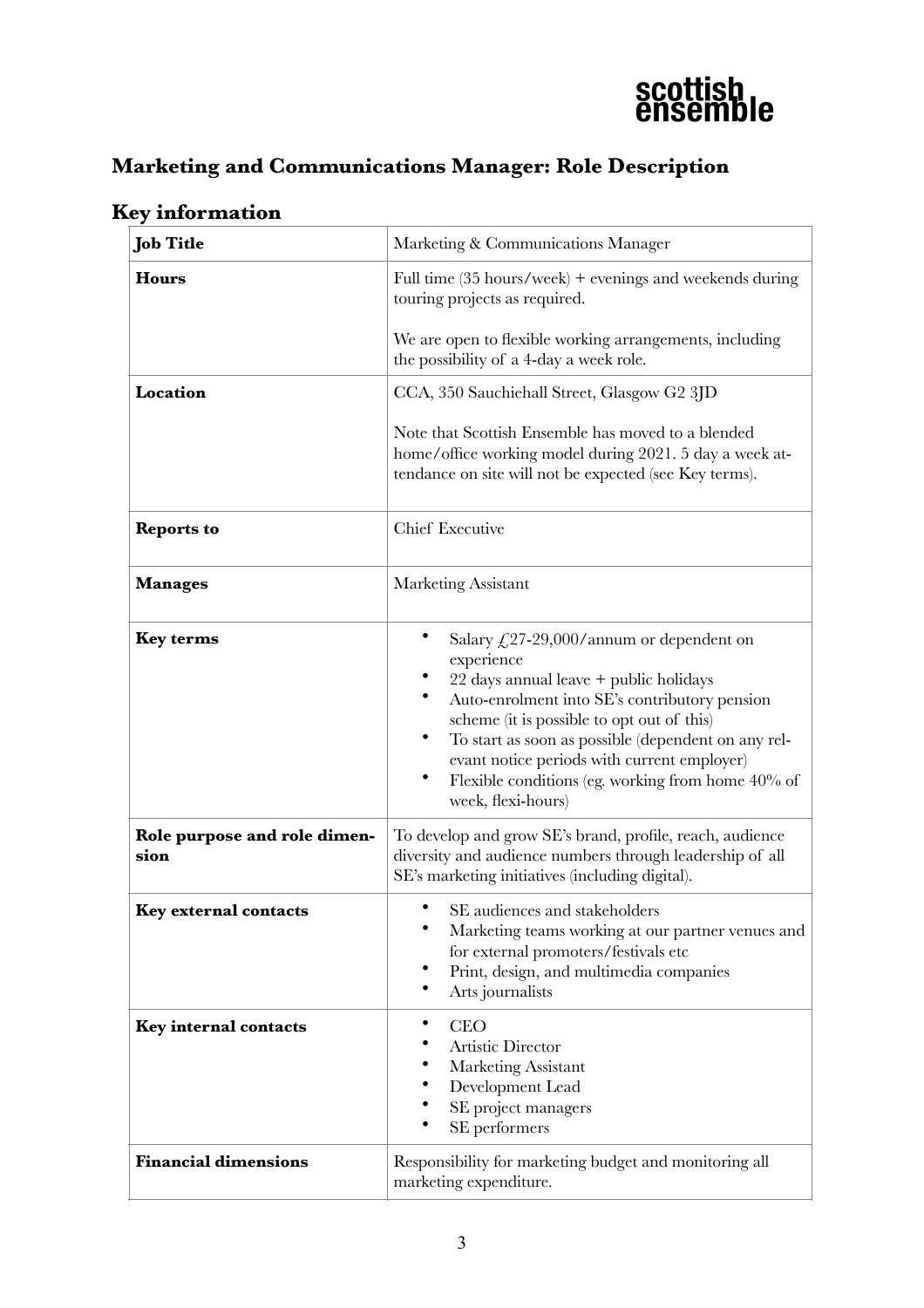

| <b>Key areas for decision making</b>   Marketing and brand strategy, audience development, and<br>digital strategy in consultation with CEO; plus marketing |
|-------------------------------------------------------------------------------------------------------------------------------------------------------------|
| content and assets, distribution channels, and online pres-                                                                                                 |
| ence.                                                                                                                                                       |

# **Role Scope**

| <b>Key Result Areas</b>             | <b>Key Tasks</b>                                                                                                                                                                                                                                                                                                                                                                                                                                                                                                                                                                                                                                                                                                                                                                                                                                                                                                                                                                                                                                                                                     | % of time |
|-------------------------------------|------------------------------------------------------------------------------------------------------------------------------------------------------------------------------------------------------------------------------------------------------------------------------------------------------------------------------------------------------------------------------------------------------------------------------------------------------------------------------------------------------------------------------------------------------------------------------------------------------------------------------------------------------------------------------------------------------------------------------------------------------------------------------------------------------------------------------------------------------------------------------------------------------------------------------------------------------------------------------------------------------------------------------------------------------------------------------------------------------|-----------|
| <b>Brand</b> and<br><b>Strategy</b> | Leading on the ongoing development of a bold,<br>distinctive brand for SE, which appeals and speaks<br>effectively to a diverse audience<br>Leading on development of SE's marketing strategy<br>in the context of wider organisational business<br>planning (as well as the marketing sections of SE's<br>applications to Creative Scotland), in consultation<br>with the CEO<br>Planning and monitoring expenditure within the set<br>annual and project marketing budgets<br>Devising and overseeing annual audience research<br>projects to diversify the people with whom SE con-<br>nects, and to encourage sustained engagement over<br>the long-term with existing audiences<br>With the CEO, setting and monitoring ticket sale<br>and audience engagement targets<br>Collaboration with the full SE team to ensure close<br>integration of programming, fundraising and mar-<br>keting objectives, including giving advice and audi-<br>ence insight where programming and marketing<br>may impact each other, and giving advice on oppor-<br>tunities for audience growth and development | 20%       |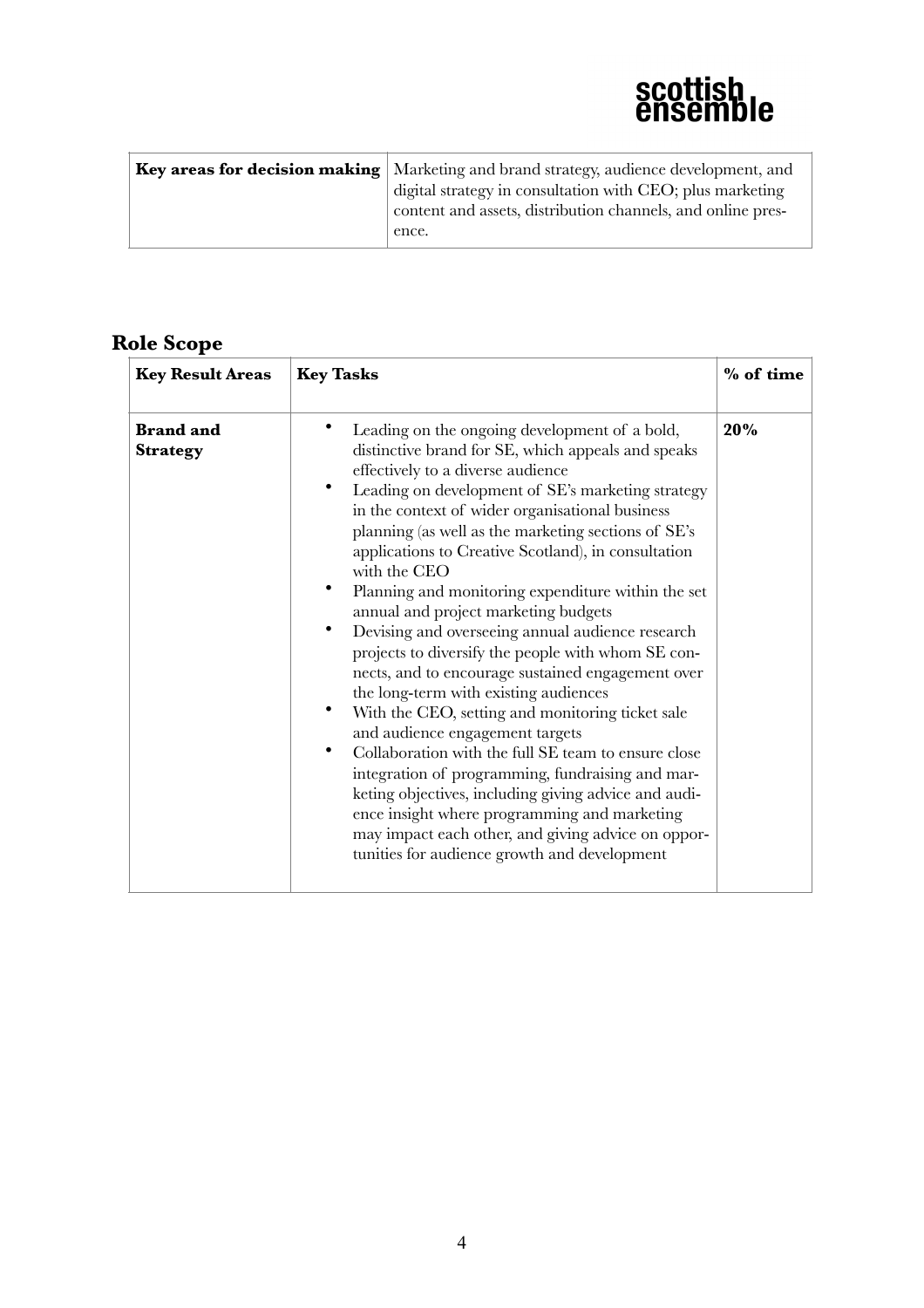# scottish<br>ensemble

| <b>Content creation</b>              | ٠<br>Developing and designing the season brand and<br>brochure $-$ you may have the skills to do this in<br>house, or you may be used to working with external<br>designers to achieve a strong, high quality visual<br>identity<br>$\bullet$<br>Copywriting and/or commissioning of all key prin-<br>ted marketing assets (posters, flyers, programmes<br>$etc.$ )<br>٠<br>Producing/commissioning and editing digital con-<br>tent, particularly for SE's online Magazine, de-<br>signed to offer deeper insights into the ideas behind<br>our work for diverse audiences<br>$\bullet$<br>Working with filmmakers to devise SE's annual<br>filmed content (see <b>Digital</b> below)<br>٠<br>Proofreading | 20% |
|--------------------------------------|-------------------------------------------------------------------------------------------------------------------------------------------------------------------------------------------------------------------------------------------------------------------------------------------------------------------------------------------------------------------------------------------------------------------------------------------------------------------------------------------------------------------------------------------------------------------------------------------------------------------------------------------------------------------------------------------------------------|-----|
| <b>Marketing and</b><br>distribution | ٠<br>Developing and implementing a marketing plan for<br>all SE performances<br>$\bullet$<br>Oversee the Marketing Assistant in arranging and<br>co-ordinating all distribution and direct mail cam-<br>paigns<br>$\bullet$<br>Overseeing ticketing and box office systems with<br>external partner box offices<br>$\bullet$<br>With the Marketing Assistant, developing reciprocal<br>marketing partnerships with other arts organisations<br>to increase SE's reach<br>$\bullet$<br>Liaising regularly with designers, printers and dis-<br>tribution companies                                                                                                                                           | 20% |
| Press & PR                           | $\bullet$<br>Devising and implementing PR campaigns, and<br>providing all information for press releases<br>Maintaining and building relationships with nation-<br>al, regional and local press and media<br>$\bullet$<br>Organising regular communications to VIPs and<br>assisting the CEO with advocacy<br>$\bullet$<br>Ensuring all external communications are on brand<br>and in line with SE's house style / quality of output                                                                                                                                                                                                                                                                       | 15% |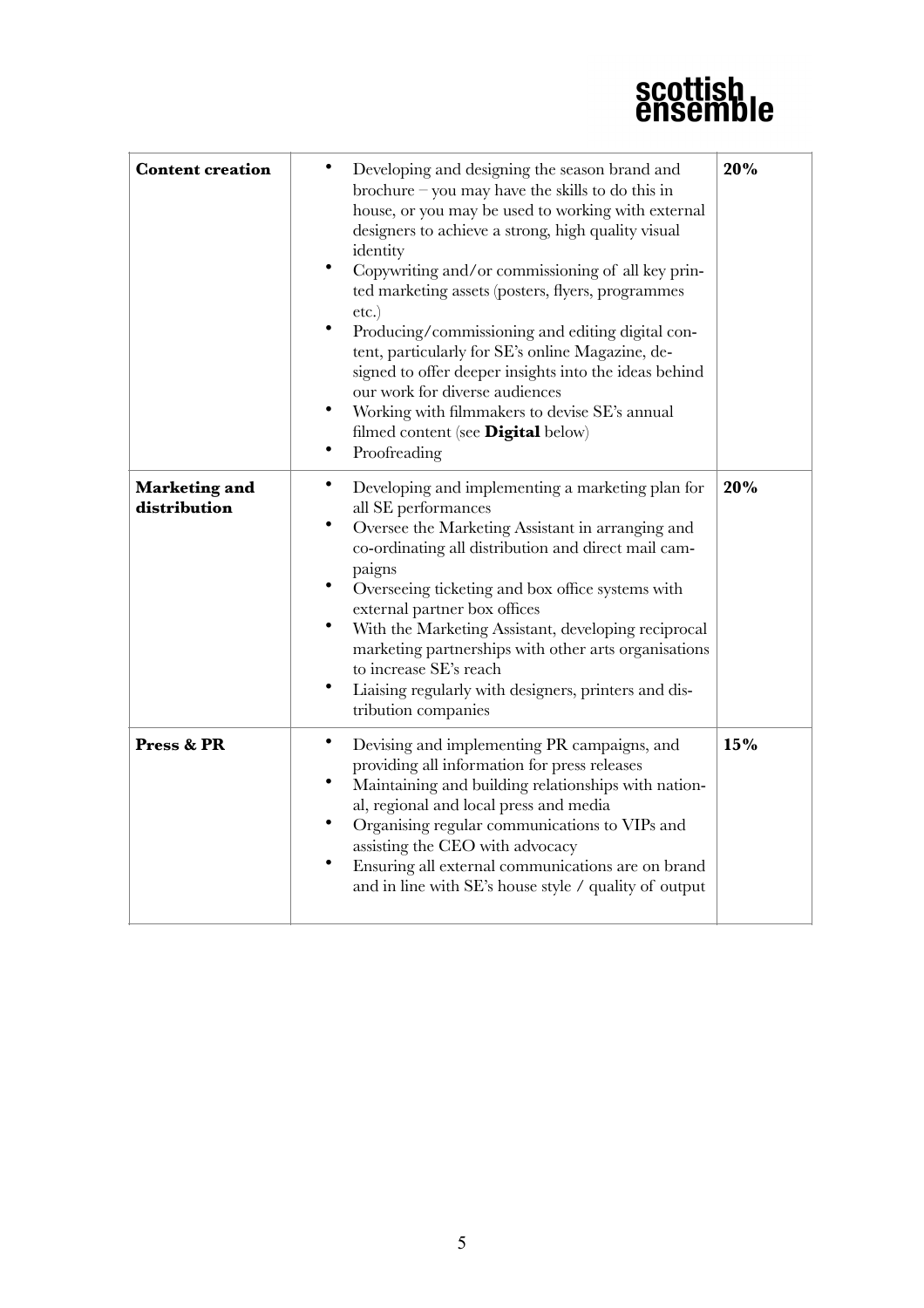# scottish<br>ensemble

| Digital & Website | With the CEO, exploring digital innovation and<br>writing the organisation's digital marketing strategy<br>With the Marketing Assistant, day-to-day website<br>maintenance including content creation, and ensur-<br>ing a live and fresh web presence, delegating where<br>appropriate<br>Working with filmmakers and sound engineers on<br>season and project films, including generating briefs<br>and production schedules<br>٠<br>Leading on social media strategy and maintaining a<br>regular presence across platforms to increase SE's<br>reach, develop SE's profile, and reinforce SE's bold<br>brand<br>Writing and planning regular e-flyers and updates,<br>delegating where appropriate | 20%   |
|-------------------|--------------------------------------------------------------------------------------------------------------------------------------------------------------------------------------------------------------------------------------------------------------------------------------------------------------------------------------------------------------------------------------------------------------------------------------------------------------------------------------------------------------------------------------------------------------------------------------------------------------------------------------------------------------------------------------------------------|-------|
| Other             | Attendance at SE concerts, and oversight of FOH<br>operations at concerts (these responsibilities are<br>shared with the Marketing Assistant - you will not<br>be required at every performance)<br>Some simple touring logistics support when SE is on<br>tour (eg. some help in loading vans is occasionally<br>required)<br>Task-based management of Marketing Assistant,<br>and contribution to performance evaluation (led by<br>$CEO$ )                                                                                                                                                                                                                                                          | $5\%$ |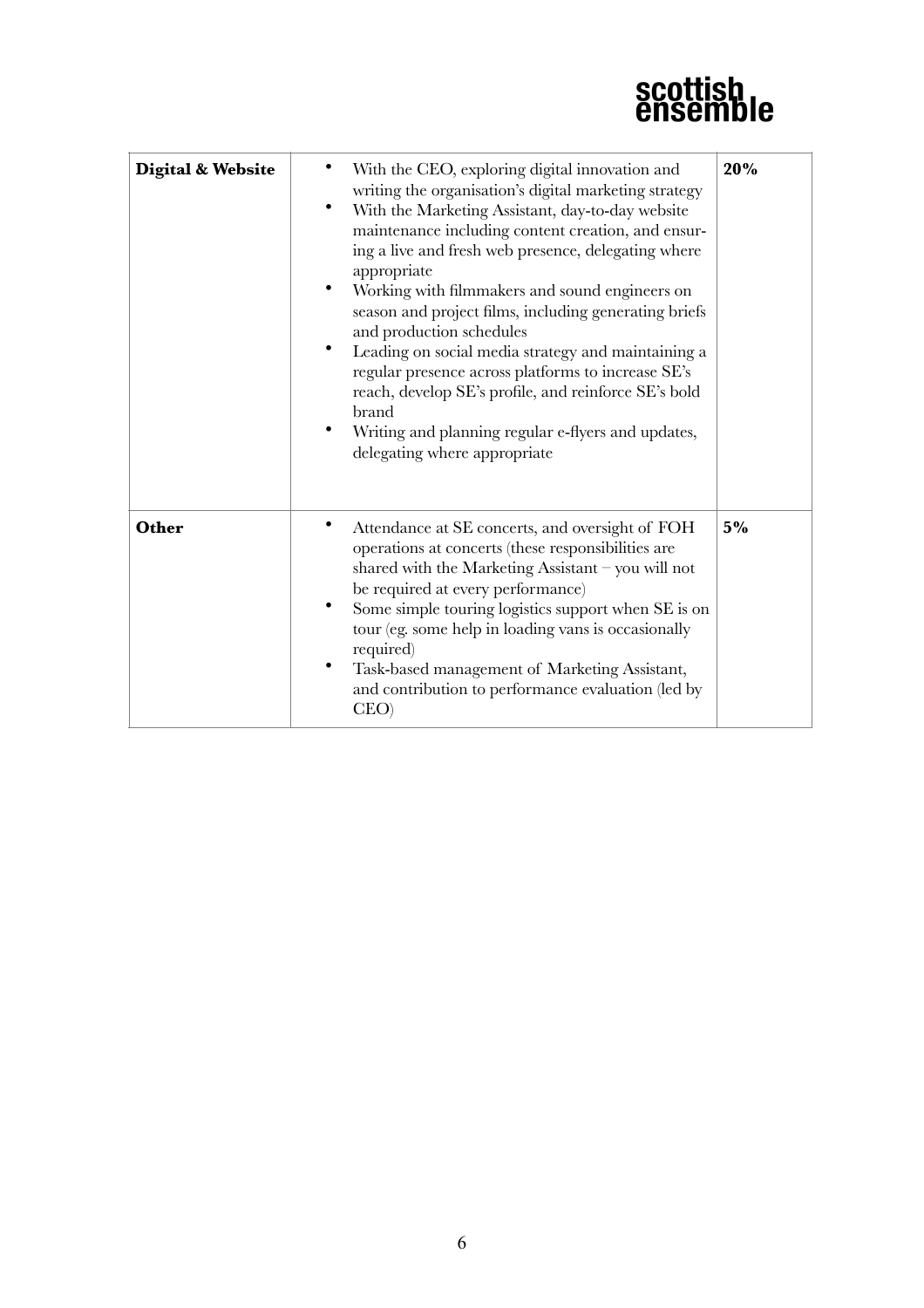

# **Person Specification**

| <b>Essential know-</b><br>ledge, skills and<br>experience | Minimum three years' experience of working in a marketing<br>role<br>Thorough practical understanding of all standard (offline and<br>digital) marketing tools and procedures<br>٠<br>Experience of PR, including an understanding of what makes a<br>good press story<br>Experience of managing budgets<br>A skilled copywriter, able to convey the key selling points of a<br>programme, and to tell a story about it, to an array of different<br>audiences<br>٠<br>Ability to think innovatively, and to challenge the status quo in<br>order to reach new audiences<br>٠<br>Demonstrable success in attracting new audiences or increasing<br>attendance from irregular attenders<br>٠<br>Ability to understand the needs and motivations of different<br>audiences (current and potential) and create campaigns tailored<br>for them.<br>A high level of creativity and an ability to devise novel and un-<br>expected solutions and strategies, while using data to evaluate<br>success<br>Ability to identify with lifestyles and motivations of current and<br>potential audiences<br>Exceptional understanding of brand and tone of voice<br>Interest in classical music |
|-----------------------------------------------------------|------------------------------------------------------------------------------------------------------------------------------------------------------------------------------------------------------------------------------------------------------------------------------------------------------------------------------------------------------------------------------------------------------------------------------------------------------------------------------------------------------------------------------------------------------------------------------------------------------------------------------------------------------------------------------------------------------------------------------------------------------------------------------------------------------------------------------------------------------------------------------------------------------------------------------------------------------------------------------------------------------------------------------------------------------------------------------------------------------------------------------------------------------------------------------------|
| Desirable know-<br>ledge, skills and<br>experience        | Knowledge of classical music and experience of working in a<br>٠<br>music organisation<br>Experience of leading and/or implementing marketing and<br>audience development strategies<br>٠<br>Strong IT skills, particularly MS Office and management of<br>CRM systems (SE uses ThankQ)<br>This role is flexible depending on the candidate. Elements of the job<br>description could be out-sourced or delivered in-house depending on<br>the successful candidate's particular skillset. Therefore, certain key skills<br>could bring added value, including:<br>Graphic design skills<br>Film production skills<br>Creative writing skills                                                                                                                                                                                                                                                                                                                                                                                                                                                                                                                                      |